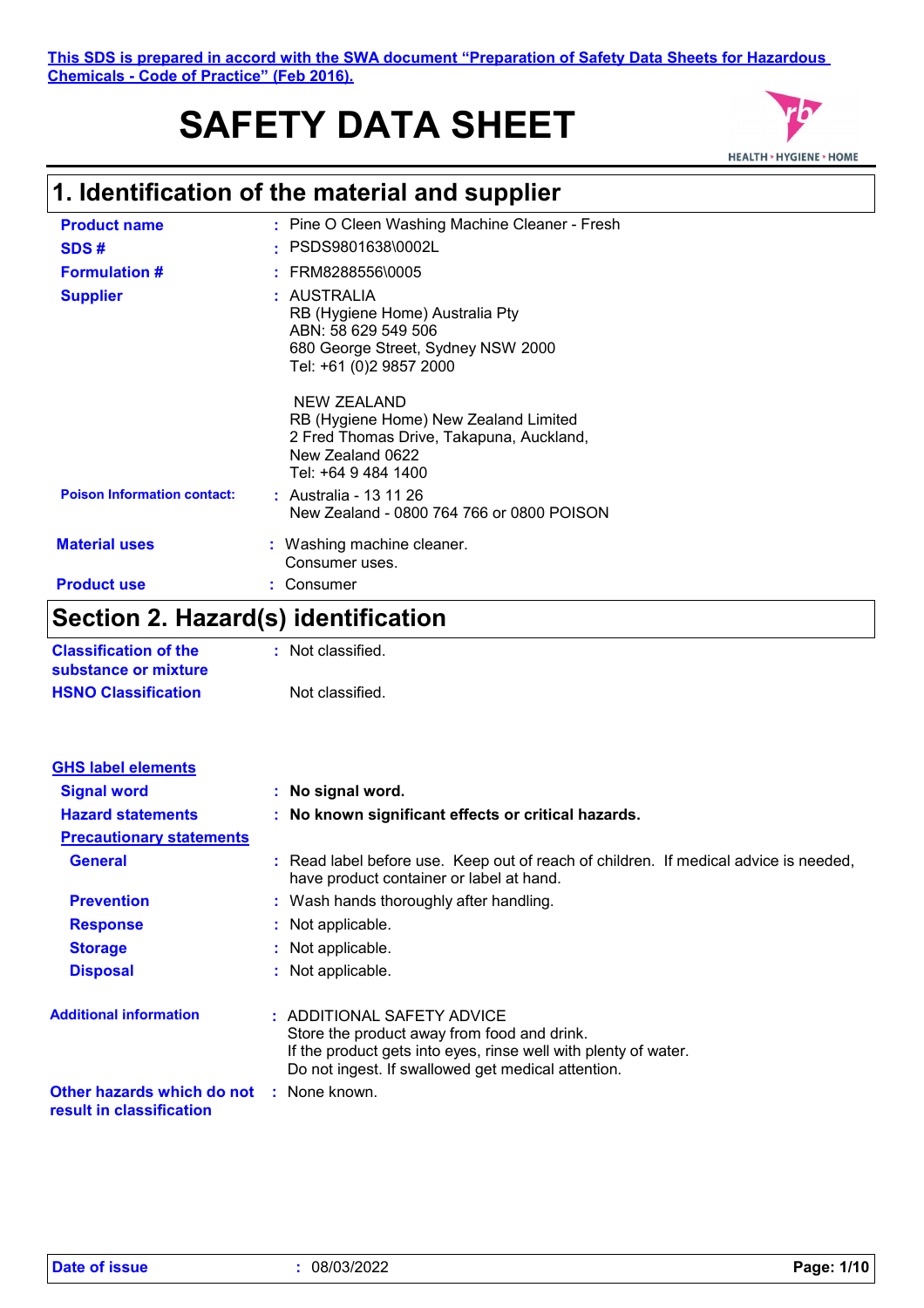### **Section 3. Composition and ingredient information**

**Substance/mixture :**

: Mixture

| <b>Ingredient name</b> | $\%$ (w/w) | <b>CAS number</b> |
|------------------------|------------|-------------------|
| Citric acid            | ≥10 - ≤30  | 77-92-9           |
| Propylene glycol       | ≤3         | 57-55-6           |

 **Other Non-hazardous ingredients to 100%**

**Occupational exposure limits, if available, are listed in Section 8.**

### **Section 4. First aid measures**

| <b>Description of necessary first aid measures</b> |                                                                                                                                                                                                                                                                                                                                                           |
|----------------------------------------------------|-----------------------------------------------------------------------------------------------------------------------------------------------------------------------------------------------------------------------------------------------------------------------------------------------------------------------------------------------------------|
| <b>Eye contact</b>                                 | : Immediately flush eyes with plenty of water, occasionally lifting the upper and lower<br>eyelids. Check for and remove any contact lenses. Get medical attention if irritation<br>occurs.                                                                                                                                                               |
| <b>Inhalation</b>                                  | : Remove victim to fresh air and keep at rest in a position comfortable for breathing.<br>Get medical attention if symptoms occur.                                                                                                                                                                                                                        |
| <b>Skin contact</b>                                | : Wash contaminated skin with soap and water. Remove contaminated clothing and<br>shoes. Get medical attention if symptoms occur.                                                                                                                                                                                                                         |
| <b>Ingestion</b>                                   | : Wash out mouth with water. Remove victim to fresh air and keep at rest in a<br>position comfortable for breathing. If material has been swallowed and the exposed<br>person is conscious, give small quantities of water to drink. Do not induce vomiting<br>unless directed to do so by medical personnel. Get medical attention if symptoms<br>occur. |

#### **Most important symptoms/effects, acute and delayed**

| <b>Potential acute health effects</b> |                                                     |
|---------------------------------------|-----------------------------------------------------|
| <b>Eye contact</b>                    | : No known significant effects or critical hazards. |
| <b>Inhalation</b>                     | : No known significant effects or critical hazards. |
| <b>Skin contact</b>                   | : No known significant effects or critical hazards. |
| <b>Ingestion</b>                      | : No known significant effects or critical hazards. |
| <b>Over-exposure signs/symptoms</b>   |                                                     |
| Eye contact                           | : No specific data.                                 |
| <b>Inhalation</b>                     | : No specific data.                                 |
| <b>Skin contact</b>                   | : No specific data.                                 |
| <b>Ingestion</b>                      | : No specific data.                                 |
|                                       |                                                     |

#### **Indication of immediate medical attention and special treatment needed, if necessary**

| <b>Notes to physician</b>         | : Treat symptomatically. Contact poison treatment specialist immediately if large<br>quantities have been ingested or inhaled. |
|-----------------------------------|--------------------------------------------------------------------------------------------------------------------------------|
| <b>Specific treatments</b>        | : No specific treatment.                                                                                                       |
| <b>Protection of first-aiders</b> | : No action shall be taken involving any personal risk or without suitable training.                                           |

### **See toxicological information (Section 11)**

### **Section 5. Fire-fighting measures**

| <b>Extinguishing media</b>             |                                                                 |
|----------------------------------------|-----------------------------------------------------------------|
| <b>Suitable extinguishing</b><br>media | : Use an extinguishing agent suitable for the surrounding fire. |
| Unsuitable extinguishing<br>media      | : None known.                                                   |

|  |  |  | <b>Date of issue</b> |  |
|--|--|--|----------------------|--|
|--|--|--|----------------------|--|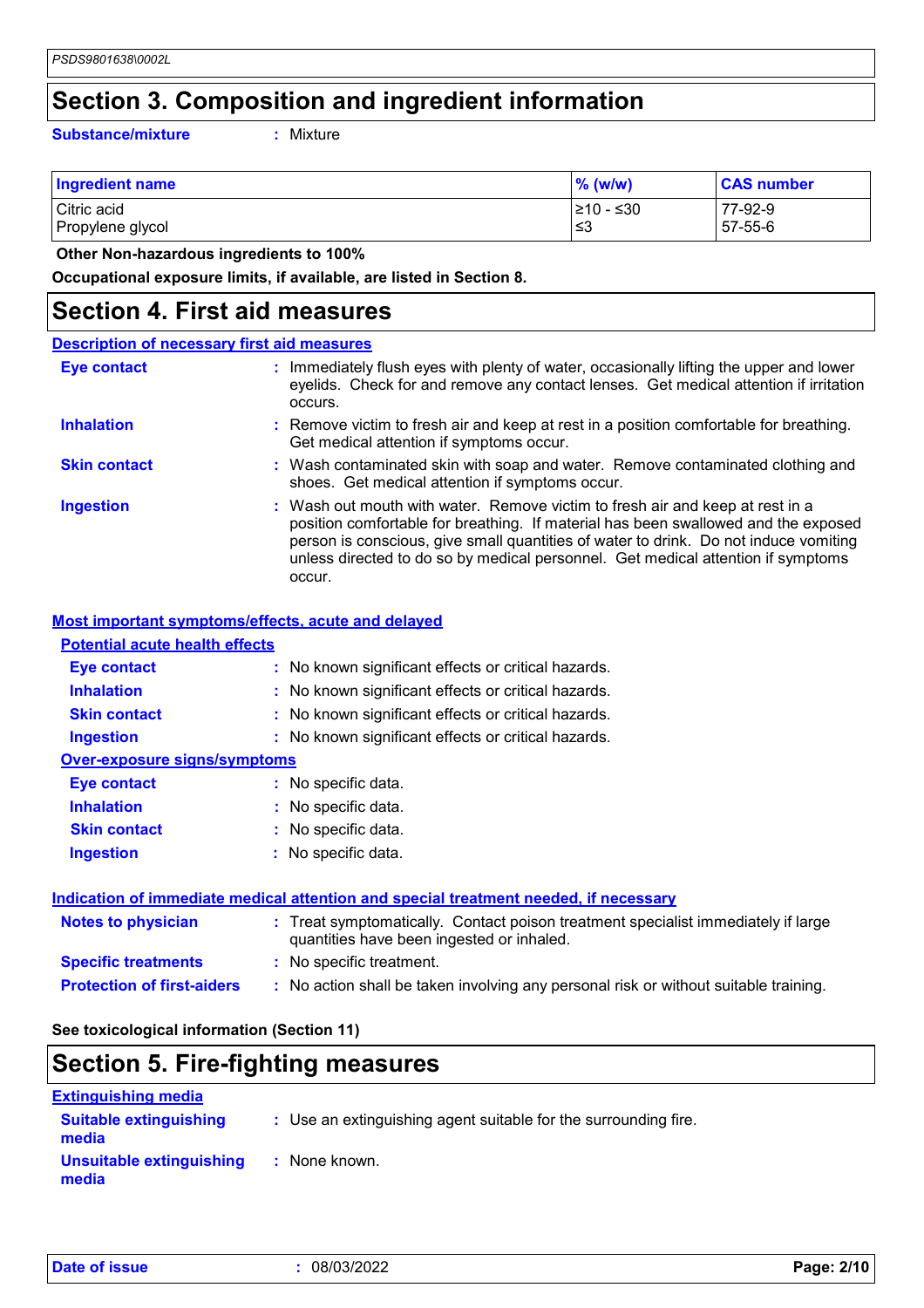### **Section 5. Fire-fighting measures**

| <b>Specific hazards arising</b><br>from the chemical   | : No specific fire or explosion hazard.                                                                                                                                                             |
|--------------------------------------------------------|-----------------------------------------------------------------------------------------------------------------------------------------------------------------------------------------------------|
| <b>Hazardous thermal</b><br>decomposition products     | : Decomposition products may include the following materials:<br>carbon dioxide<br>carbon monoxide<br>sulfur oxides<br>metal oxide/oxides                                                           |
| <b>Special protective actions</b><br>for fire-fighters | : Promptly isolate the scene by removing all persons from the vicinity of the incident if<br>there is a fire. No action shall be taken involving any personal risk or without<br>suitable training. |
| <b>Special protective actions</b><br>for fire-fighters | : Fire-fighters should wear appropriate protective equipment and self-contained<br>breathing apparatus (SCBA) with a full face-piece operated in positive pressure<br>mode.                         |

### **Section 6. Accidental release measures**

|                                                       | <b>Personal precautions, protective equipment and emergency procedures</b>                                                                                                                                                                                                                                                                                                                                                                                                                                                                                                                                                                                                                            |
|-------------------------------------------------------|-------------------------------------------------------------------------------------------------------------------------------------------------------------------------------------------------------------------------------------------------------------------------------------------------------------------------------------------------------------------------------------------------------------------------------------------------------------------------------------------------------------------------------------------------------------------------------------------------------------------------------------------------------------------------------------------------------|
| For non-emergency<br>personnel                        | : No action shall be taken involving any personal risk or without suitable training.<br>Evacuate surrounding areas. Keep unnecessary and unprotected personnel from<br>entering. Do not touch or walk through spilled material. Put on appropriate<br>personal protective equipment.                                                                                                                                                                                                                                                                                                                                                                                                                  |
|                                                       | <b>For emergency responders</b> : If specialized clothing is required to deal with the spillage, take note of any<br>information in Section 8 on suitable and unsuitable materials. See also the<br>information in "For non-emergency personnel".                                                                                                                                                                                                                                                                                                                                                                                                                                                     |
| <b>Environmental precautions</b>                      | : Avoid dispersal of spilled material and runoff and contact with soil, waterways,<br>drains and sewers. Inform the relevant authorities if the product has caused<br>environmental pollution (sewers, waterways, soil or air).                                                                                                                                                                                                                                                                                                                                                                                                                                                                       |
| Methods and materials for containment and cleaning up |                                                                                                                                                                                                                                                                                                                                                                                                                                                                                                                                                                                                                                                                                                       |
| <b>Small spill</b>                                    | : Stop leak if without risk. Move containers from spill area. Dilute with water and mop<br>up if water-soluble. Alternatively, or if water-insoluble, absorb with an inert dry<br>material and place in an appropriate waste disposal container. Dispose of via a<br>licensed waste disposal contractor.                                                                                                                                                                                                                                                                                                                                                                                              |
| <b>Large spill</b>                                    | : Stop leak if without risk. Move containers from spill area. Prevent entry into sewers,<br>water courses, basements or confined areas. Wash spillages into an effluent<br>treatment plant or proceed as follows. Contain and collect spillage with non-<br>combustible, absorbent material e.g. sand, earth, vermiculite or diatomaceous earth<br>and place in container for disposal according to local regulations (see Section 13).<br>The spilled material may be neutralized with sodium carbonate, sodium bicarbonate<br>or sodium hydroxide. Dispose of via a licensed waste disposal contractor. Note:<br>see Section 1 for emergency contact information and Section 13 for waste disposal. |

**See Section 1 for emergency contact information.**

**See Section 8 for information on appropriate personal protective equipment.**

**See Section 13 for additional waste treatment information.**

### **Section 7. Handling and storage**

**Precautions for safe handling**

| <b>Protective measures</b>                       | : Put on appropriate personal protective equipment (see Section 8). Keep away from<br>alkalis.                                                                                                                                                                                                                                                                |  |
|--------------------------------------------------|---------------------------------------------------------------------------------------------------------------------------------------------------------------------------------------------------------------------------------------------------------------------------------------------------------------------------------------------------------------|--|
| <b>Advice on general</b><br>occupational hygiene | : Eating, drinking and smoking should be prohibited in areas where this material is<br>handled, stored and processed. Workers should wash hands and face before<br>eating, drinking and smoking. Remove contaminated clothing and protective<br>equipment before entering eating areas. See also Section 8 for additional<br>information on hygiene measures. |  |
| Date of issue                                    | Page: 3/10<br>08/03/2022                                                                                                                                                                                                                                                                                                                                      |  |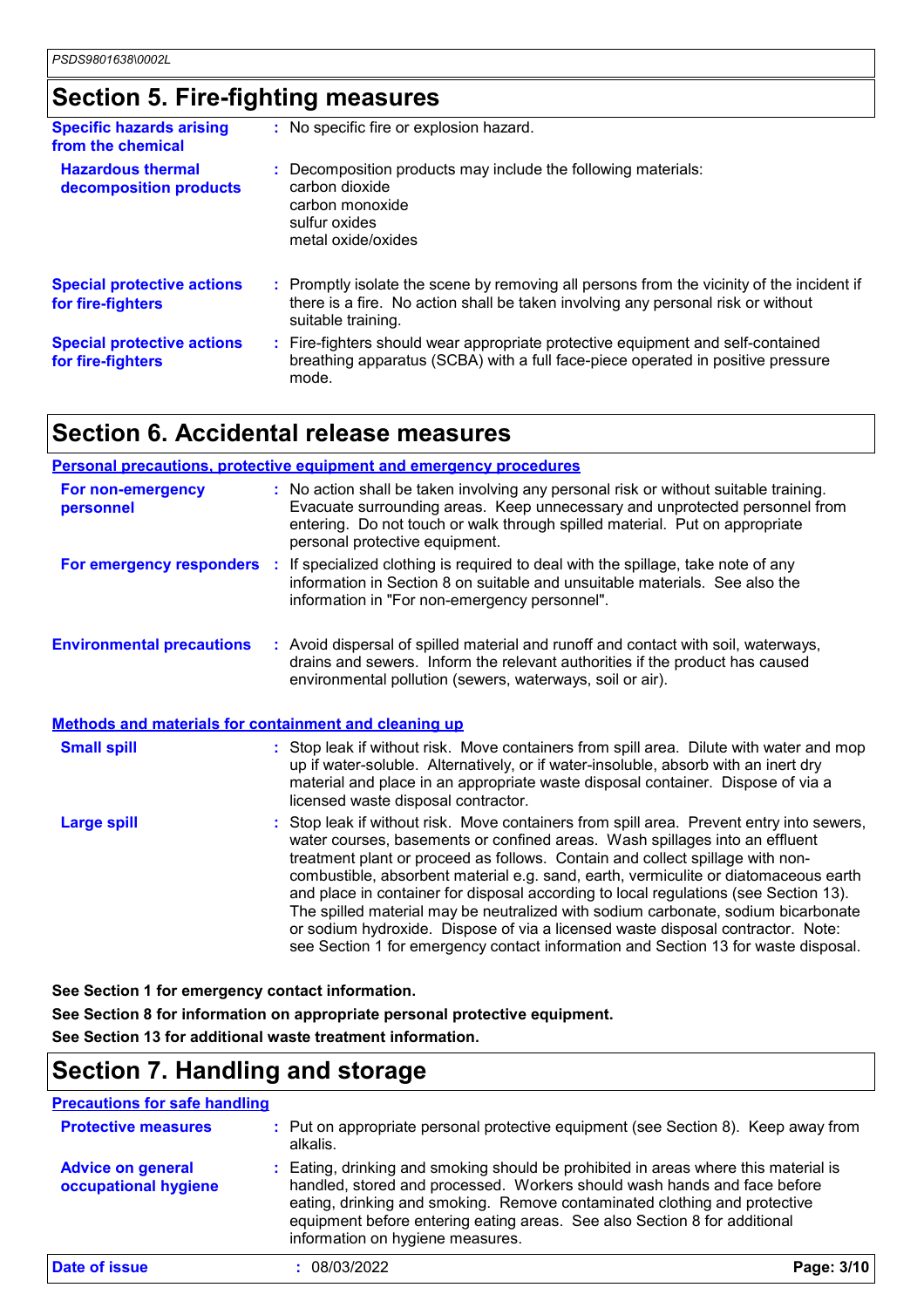### **Section 7. Handling and storage**

|                          | <b>Conditions for safe storage, :</b> Store in accordance with local regulations. Store in original container protected |
|--------------------------|-------------------------------------------------------------------------------------------------------------------------|
| including any            | from direct sunlight in a dry, cool and well-ventilated area, away from incompatible                                    |
| <b>incompatibilities</b> | materials (see Section 10) and food and drink. Separate from alkalis. Keep                                              |
|                          | container tightly closed and sealed until ready for use. Containers that have been                                      |
|                          | opened must be carefully resealed and kept upright to prevent leakage. Do not                                           |
|                          | store in unlabeled containers. Use appropriate containment to avoid environmental                                       |
|                          | contamination. See Section 10 for incompatible materials before handling or use.                                        |

### **Section 8. Exposure controls and personal protection**

#### **Control parameters**

**Australia**

**Occupational exposure limits**

| <b>Ingredient name</b> | <b>Exposure limits</b>                                                                                                                                                                                                     |
|------------------------|----------------------------------------------------------------------------------------------------------------------------------------------------------------------------------------------------------------------------|
| Citric acid            | DFG MAC-values list (Germany, 7/2019).<br>PEAK: 4 mg/m <sup>3</sup> , 4 times per shift, 15 minutes. Form:<br>inhalable fraction<br>TWA: 2 mg/m <sup>3</sup> 8 hours. Form: inhalable fraction                             |
| Propylene glycol       | Safe Work Australia (Australia, 4/2018).<br>TWA: 10 mg/m <sup>3</sup> 8 hours. Form: Particulate<br>TWA: 150 ppm 8 hours. Form: Vapor and particulates<br>TWA: 474 mg/m <sup>3</sup> 8 hours. Form: Vapor and particulates |

#### **New Zealand**

| <b>Occupational exposure limits</b><br>: No exposure standard allocated. |                                                                                                                                                                                                                                          |  |  |
|--------------------------------------------------------------------------|------------------------------------------------------------------------------------------------------------------------------------------------------------------------------------------------------------------------------------------|--|--|
| <b>Ingredient name</b>                                                   | <b>Exposure limits</b>                                                                                                                                                                                                                   |  |  |
| Propylene glycol                                                         | NZ HSWA 2015 (New Zealand, 11/2017).<br>WES-TWA: 10 mg/m <sup>3</sup> 8 hours. Form: Particulate<br>WES-TWA: 150 ppm 8 hours. Form: Vapor and<br>particulates<br>WES-TWA: 474 mg/m <sup>3</sup> 8 hours. Form: Vapor and<br>particulates |  |  |

| <b>Appropriate engineering</b><br>controls                                         | : Good general ventilation should be sufficient to control worker exposure to airborne<br>contaminants.                                                                                                                                                                                                                                                                                           |  |
|------------------------------------------------------------------------------------|---------------------------------------------------------------------------------------------------------------------------------------------------------------------------------------------------------------------------------------------------------------------------------------------------------------------------------------------------------------------------------------------------|--|
| <b>Environmental exposure</b><br>controls<br><b>Individual protection measures</b> | : Emissions from ventilation or work process equipment should be checked to ensure<br>they comply with the requirements of environmental protection legislation. In some<br>cases, fume scrubbers, filters or engineering modifications to the process<br>equipment will be necessary to reduce emissions to acceptable levels.                                                                   |  |
|                                                                                    |                                                                                                                                                                                                                                                                                                                                                                                                   |  |
| <b>Hygiene measures</b>                                                            | : Wash hands, forearms and face thoroughly after handling chemical products, before<br>eating, smoking and using the lavatory and at the end of the working period.<br>Appropriate techniques should be used to remove potentially contaminated clothing.<br>Wash contaminated clothing before reusing. Ensure that eyewash stations and<br>safety showers are close to the workstation location. |  |
| <b>Eye/face protection</b>                                                         | : Safety eyewear complying with an approved standard should be used when a risk<br>assessment indicates this is necessary to avoid exposure to liquid splashes, mists,<br>gases or dusts. If contact is possible, the following protection should be worn,<br>unless the assessment indicates a higher degree of protection: safety glasses with<br>side-shields.                                 |  |
| <b>Skin protection</b>                                                             |                                                                                                                                                                                                                                                                                                                                                                                                   |  |
| <b>Hand protection</b>                                                             | : Chemical-resistant, impervious gloves complying with an approved standard should<br>be worn at all times when handling chemical products if a risk assessment indicates<br>this is necessary.                                                                                                                                                                                                   |  |
| Date of issue                                                                      | : 08/03/2022<br>Page: 4/10                                                                                                                                                                                                                                                                                                                                                                        |  |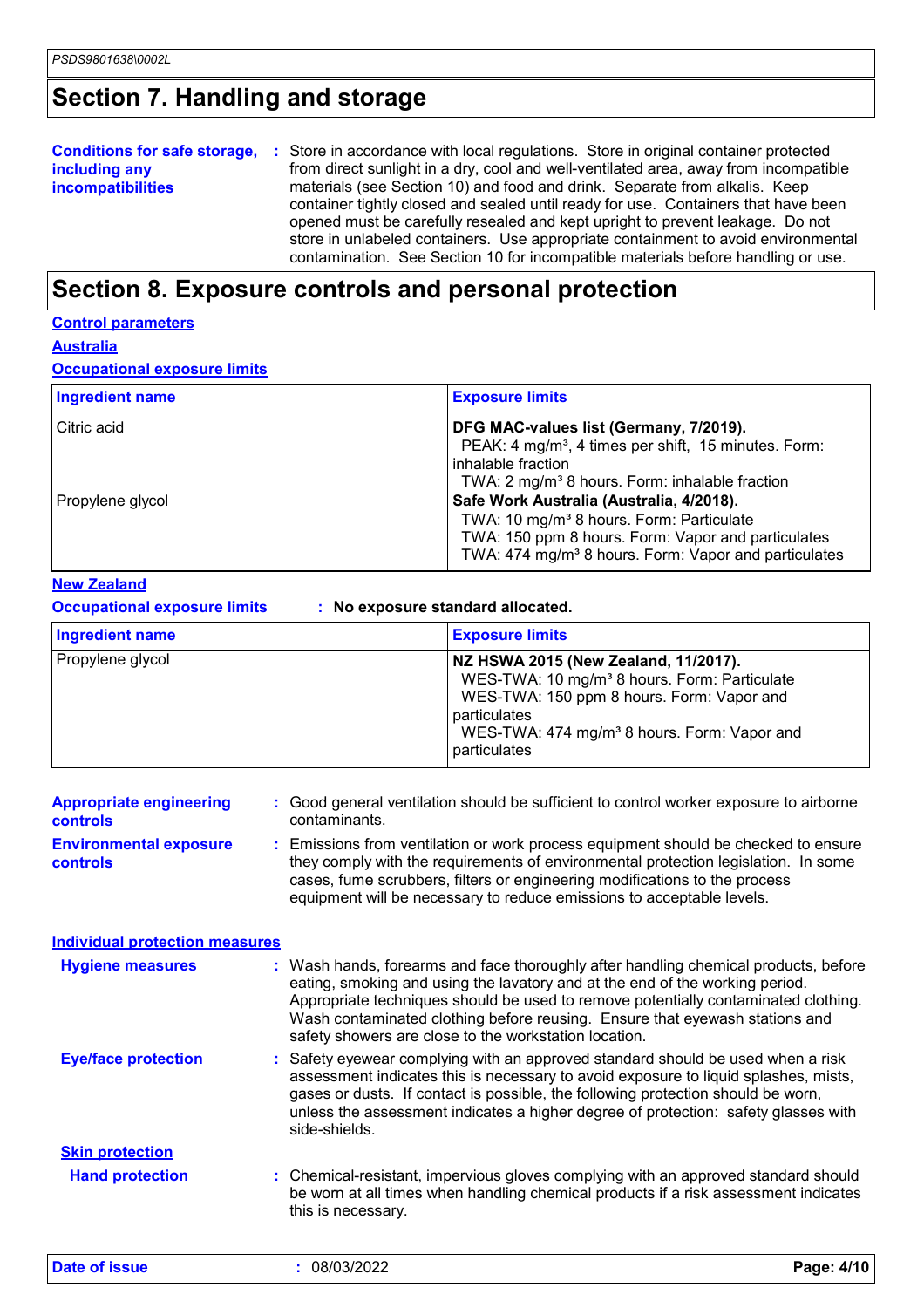## **Section 8. Exposure controls and personal protection**

| <b>Body protection</b>        | : Personal protective equipment for the body should be selected based on the task<br>being performed and the risks involved and should be approved by a specialist<br>before handling this product.                                                                                 |
|-------------------------------|-------------------------------------------------------------------------------------------------------------------------------------------------------------------------------------------------------------------------------------------------------------------------------------|
| <b>Other skin protection</b>  | : Appropriate footwear and any additional skin protection measures should be<br>selected based on the task being performed and the risks involved and should be<br>approved by a specialist before handling this product.                                                           |
| <b>Respiratory protection</b> | : Based on the hazard and potential for exposure, select a respirator that meets the<br>appropriate standard or certification. Respirators must be used according to a<br>respiratory protection program to ensure proper fitting, training, and other important<br>aspects of use. |

## **Section 9. Physical and chemical properties**

| <b>Appearance</b>                                      |    |                                                                      |
|--------------------------------------------------------|----|----------------------------------------------------------------------|
| <b>Physical state</b>                                  |    | $:$ Liquid.                                                          |
| <b>Color</b>                                           |    | : Transparent Blue.                                                  |
| Odor                                                   |    | Fragranced                                                           |
| <b>Odor threshold</b>                                  |    | : Not available.                                                     |
| pH                                                     |    | 1.3 to 1.7 [Conc. (% w/w): 100%]                                     |
|                                                        |    |                                                                      |
| <b>Melting point</b>                                   |    | : Not available.                                                     |
| <b>Boiling point</b>                                   |    | $:$ Not available.                                                   |
| <b>Flash point</b>                                     |    | Closed cup: >93.3°C (>199.9°F)                                       |
| <b>Evaporation rate</b>                                |    | Not available.                                                       |
| <b>Flammability (solid, gas)</b>                       |    | Not available.                                                       |
| <b>Lower and upper explosive</b><br>(flammable) limits |    | : Not available.                                                     |
| <b>Vapor pressure</b>                                  |    | $:$ Not available.                                                   |
| <b>Vapor density</b>                                   |    | $:$ Not available.                                                   |
| <b>Relative density</b>                                |    | : Not available.                                                     |
| <b>Solubility</b>                                      |    | Easily soluble in the following materials: cold water and hot water. |
| <b>Solubility in water</b>                             | ÷. | Not available.                                                       |
| <b>Partition coefficient: n-</b><br>octanol/water      |    | : Not available.                                                     |
| <b>Auto-ignition temperature</b>                       |    | : Not available.                                                     |
| <b>Decomposition temperature</b>                       |    | : Not available.                                                     |
| <b>Viscosity</b>                                       |    | $:$ Not available.                                                   |
| Flow time (ISO 2431)                                   |    | Not available.                                                       |
| <b>Aerosol product</b>                                 |    |                                                                      |

### **Section 10. Stability and reactivity**

| <b>Reactivity</b>                            | : No specific test data related to reactivity available for this product or its ingredients. |
|----------------------------------------------|----------------------------------------------------------------------------------------------|
| <b>Chemical stability</b>                    | : The product is stable.                                                                     |
| <b>Possibility of hazardous</b><br>reactions | : Under normal conditions of storage and use, hazardous reactions will not occur.            |
| <b>Conditions to avoid</b>                   | : No specific data.                                                                          |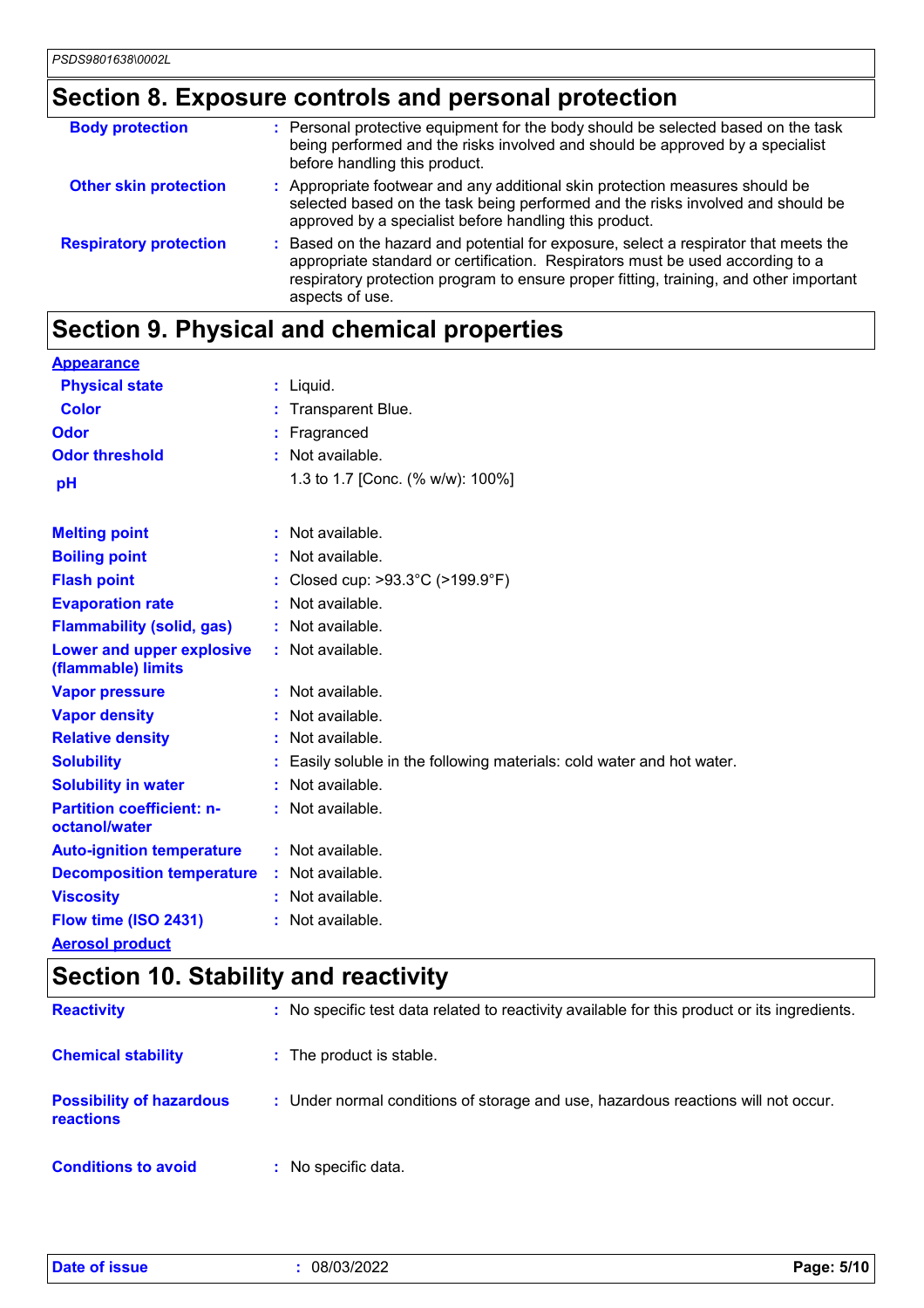### **Section 10. Stability and reactivity**

| Incompatible materials         | : Attacks many metals producing extremely flammable hydrogen gas which can form<br>explosive mixtures with air.<br>Reactive or incompatible with the following materials:<br>alkalis |
|--------------------------------|--------------------------------------------------------------------------------------------------------------------------------------------------------------------------------------|
| <b>Hazardous decomposition</b> | : Under normal conditions of storage and use, hazardous decomposition products                                                                                                       |

#### **products** should not be produced. **Section 11. Toxicological information**

#### **Information on toxicological effects**

#### **Acute toxicity**

| <b>Product/ingredient name</b> | Result      | <b>Species</b> | <b>Dose</b> | <b>Exposure</b> |
|--------------------------------|-------------|----------------|-------------|-----------------|
| Citric acid                    | LD50 Oral   | Rat            | 11700 mg/kg |                 |
| Propylene glycol               | LD50 Dermal | Rabbit         | 20800 mg/kg |                 |
|                                | LD50 Oral   | Rat            | 20 g/kg     |                 |

**Conclusion/Summary :** Based on available data, the classification criteria are not met.

#### **Irritation/Corrosion**

| <b>Product/ingredient name</b>               | <b>Result</b>                                                                              | <b>Species</b> | <b>Score</b> | <b>Exposure</b>                          | <b>Observation</b> |
|----------------------------------------------|--------------------------------------------------------------------------------------------|----------------|--------------|------------------------------------------|--------------------|
| Citric acid                                  | Eyes - Severe irritant                                                                     | Rabbit         |              | 24 hours 750                             |                    |
|                                              | Skin - Mild irritant                                                                       | Rabbit         |              | ug<br>24 hours 500                       |                    |
| Propylene glycol                             | Eyes - Mild irritant                                                                       | Rabbit         |              | mg<br>24 hours 500                       |                    |
|                                              | Eyes - Mild irritant                                                                       | Rabbit         |              | milligrams<br>100<br>milligrams          |                    |
|                                              | Skin - Moderate irritant                                                                   | Child          |              | 96 hours 30<br>Percent                   |                    |
|                                              | Skin - Mild irritant                                                                       | Human          |              | continuous<br>168 hours<br>500           |                    |
|                                              | Skin - Moderate irritant                                                                   | Human          |              | milligrams<br>72 hours 104<br>milligrams |                    |
|                                              | Skin - Mild irritant                                                                       | Woman          |              | Intermittent<br>96 hours 30              |                    |
| Similar product (Codes:<br>SL 1-2 & SL 1-11) | Skin - Non-irritant to skin.                                                               | In vitro       | 10           | Percent                                  |                    |
|                                              | Eyes - Cornea opacity                                                                      | In vitro       | 10           |                                          |                    |
| <b>Conclusion/Summary</b>                    |                                                                                            |                |              |                                          |                    |
| <b>Skin</b>                                  | : Non-irritant to skin. Information is based on toxicity test result of a similar product. |                |              |                                          |                    |

EpiDerm™ **Eyes Eyes :** Non-irritating to the eyes. Information is based on toxicity test result of a similar product. (Draize OECD TG 405)

### **Respiratory :** Based on available data, the classification criteria are not met.

**Sensitization** Not available.

| <b>Conclusion/Summary</b> |                                                                     |
|---------------------------|---------------------------------------------------------------------|
| <b>Skin</b>               | : Based on available data, the classification criteria are not met. |
| <b>Respiratory</b>        | : Based on available data, the classification criteria are not met. |
| <b>Mutagenicity</b>       |                                                                     |
| Not available.            |                                                                     |

**Date of issue :** 08/03/2022 **Page: 6/10**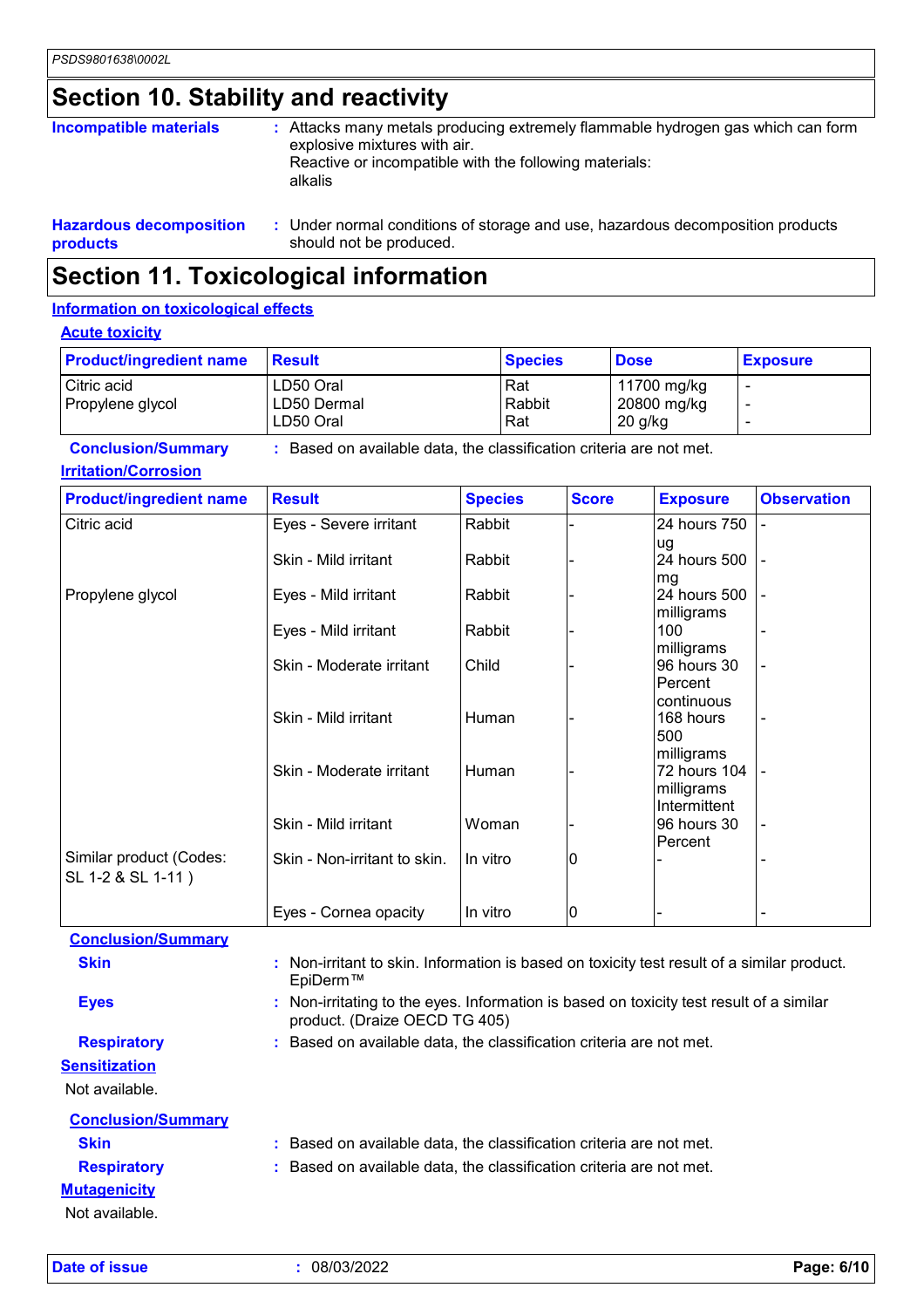# **Section 11. Toxicological information**

| <b>Date of issue</b>                                                        | : 08/03/2022                                                                             | Page: 7/10 |
|-----------------------------------------------------------------------------|------------------------------------------------------------------------------------------|------------|
| <b>Teratogenicity</b>                                                       | No known significant effects or critical hazards.                                        |            |
| <b>Mutagenicity</b>                                                         | No known significant effects or critical hazards.                                        |            |
| <b>Carcinogenicity</b>                                                      | No known significant effects or critical hazards.                                        |            |
| <b>General</b>                                                              | No known significant effects or critical hazards.                                        |            |
| <b>Conclusion/Summary</b>                                                   | : Based on available data, the classification criteria are not met.                      |            |
| Not available.                                                              |                                                                                          |            |
| <b>Potential chronic health effects</b>                                     |                                                                                          |            |
| <b>Potential delayed effects</b>                                            | : Not available.                                                                         |            |
| <b>Potential immediate</b><br>effects                                       | : Not available.                                                                         |            |
| <b>Long term exposure</b>                                                   |                                                                                          |            |
| <b>Potential delayed effects</b>                                            | : Not available.                                                                         |            |
| <b>Short term exposure</b><br><b>Potential immediate</b><br>effects         | : Not available.                                                                         |            |
|                                                                             | Delayed and immediate effects and also chronic effects from short and long term exposure |            |
| <b>Ingestion</b>                                                            | No specific data.                                                                        |            |
| <b>Skin contact</b>                                                         | : No specific data.                                                                      |            |
| <b>Inhalation</b>                                                           | : No specific data.                                                                      |            |
| <b>Eye contact</b>                                                          | : No specific data.                                                                      |            |
|                                                                             | Symptoms related to the physical, chemical and toxicological characteristics             |            |
| <b>Ingestion</b>                                                            | : No known significant effects or critical hazards.                                      |            |
| <b>Skin contact</b>                                                         | : No known significant effects or critical hazards.                                      |            |
| <b>Inhalation</b>                                                           | No known significant effects or critical hazards.                                        |            |
| <b>Eye contact</b>                                                          | : No known significant effects or critical hazards.                                      |            |
| routes of exposure<br><b>Potential acute health effects</b>                 |                                                                                          |            |
| <b>Information on the likely</b>                                            | : Not available.                                                                         |            |
| <b>Aspiration hazard</b><br>Not available.                                  |                                                                                          |            |
| <b>Specific target organ toxicity (repeated exposure)</b><br>Not available. |                                                                                          |            |
| <b>Specific target organ toxicity (single exposure)</b><br>Not available.   |                                                                                          |            |
| <b>Conclusion/Summary</b>                                                   | : Based on available data, the classification criteria are not met.                      |            |
| <b>Conclusion/Summary</b><br><b>Teratogenicity</b><br>Not available.        | : Based on available data, the classification criteria are not met.                      |            |
| <b>Conclusion/Summary</b><br><b>Reproductive toxicity</b><br>Not available. | : Based on available data, the classification criteria are not met.                      |            |
| <b>Conclusion/Summary</b><br><b>Carcinogenicity</b><br>Not available.       | : Based on available data, the classification criteria are not met.                      |            |
|                                                                             |                                                                                          |            |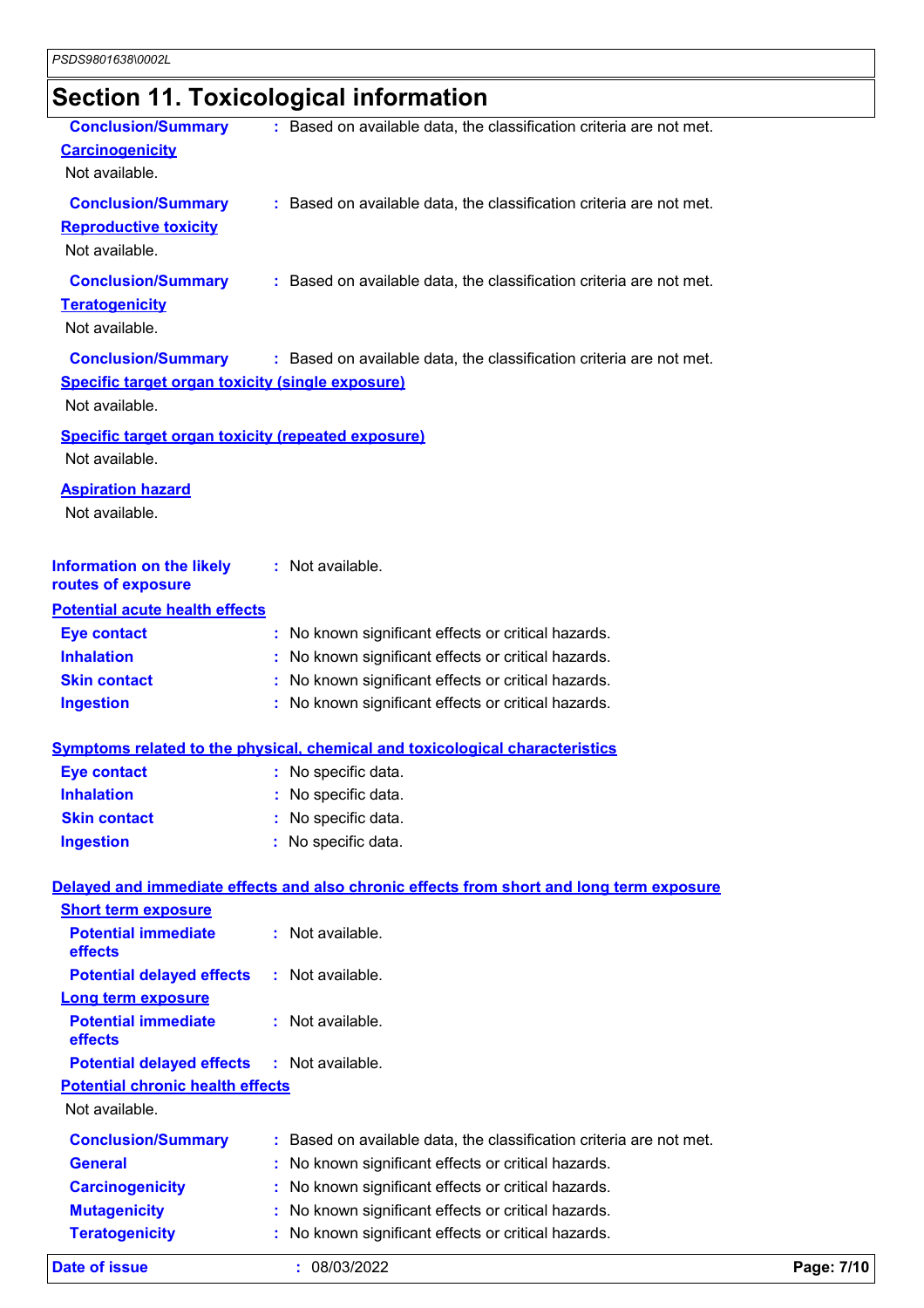### **Section 11. Toxicological information**

- **Developmental effects** : No known significant effects or critical hazards.
- 
- **Fertility effects :** No known significant effects or critical hazards.

#### **Numerical measures of toxicity**

**Acute toxicity estimates**

Not available.

### **Section 12. Ecological information**

#### **Toxicity**

| <b>Product/ingredient name</b> | <b>Result</b>                                                          | <b>Species</b>                                                 | <b>Exposure</b>      |
|--------------------------------|------------------------------------------------------------------------|----------------------------------------------------------------|----------------------|
| Citric acid                    | Acute LC50 160000 µg/l Marine water                                    | Crustaceans - Carcinus maenas<br>- Adult                       | 48 hours             |
| Propylene glycol               | Acute EC50 >110 ppm Fresh water<br>Acute LC50 1020000 µg/l Fresh water | Daphnia - Daphnia magna<br>Crustaceans - Ceriodaphnia<br>dubia | 48 hours<br>48 hours |
|                                | Acute LC50 710000 µg/l Fresh water                                     | Fish - Pimephales promelas                                     | 96 hours             |
| <b>Conclusion/Summary</b>      | Based on available data, the classification criteria are not met.      |                                                                |                      |

#### **Persistence and degradability**

**Conclusion/Summary :** Based on available data, the classification criteria are not met.

#### **Bioaccumulative potential**

| <b>Product/ingredient name</b> | <b>LogP</b> <sub>ow</sub> | <b>BCF</b> | <b>Potential</b> |
|--------------------------------|---------------------------|------------|------------------|
| Citric acid                    | -1.8                      |            | low              |
| Propylene glycol               | $-1.07$                   |            | low              |

#### **Mobility in soil**

**Soil/water partition coefficient (Koc) :** Not available.

**Other adverse effects :** No known significant effects or critical hazards.

Release of large quantities into water may cause a pH-change resulting in danger for aquatic life.

### **Section 13. Disposal considerations**

The generation of waste should be avoided or minimized wherever possible. Disposal of this product, solutions and any by-products should at all times comply with the requirements of environmental protection and waste disposal legislation and any regional local authority requirements. Dispose of surplus and nonrecyclable products via a licensed waste disposal contractor. Waste should not be disposed of untreated to the sewer unless fully compliant with the requirements of all authorities with jurisdiction. Waste packaging should be recycled. Incineration or landfill should only be considered when recycling is not feasible. This material and its container must be disposed of in a safe way. Empty containers or liners may retain some product residues. Avoid dispersal of spilled material and runoff and contact with soil, waterways, drains and sewers. **Disposal methods :**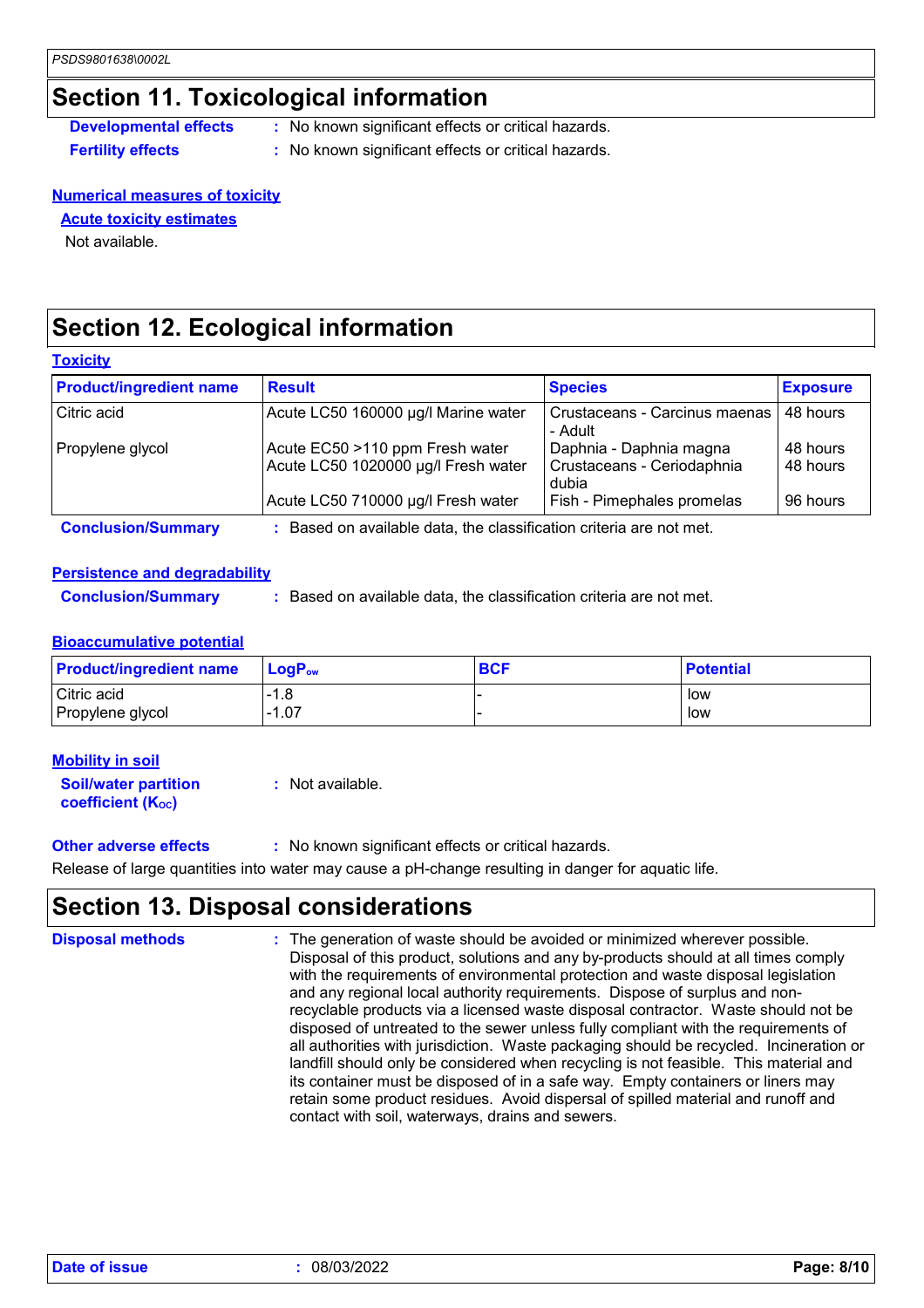### **Section 14. Transport information**

|                                      | <b>ADG</b>               | <b>ADR/RID</b> | <b>IMDG</b>    | <b>IATA</b>              |
|--------------------------------------|--------------------------|----------------|----------------|--------------------------|
| <b>UN number</b>                     | Not regulated.           | Not regulated. | Not regulated. | Not regulated.           |
| <b>UN proper</b><br>shipping name    | $\overline{\phantom{0}}$ |                |                |                          |
| <b>Transport hazard</b><br>class(es) | $\overline{\phantom{0}}$ |                |                | $\overline{\phantom{0}}$ |
| <b>Packing group</b>                 | $\overline{\phantom{a}}$ |                |                |                          |
| <b>Environmental</b><br>hazards      | No.                      | No.            | No.            | No.                      |

**Special precautions for user Transport within user's premises:** always transport in closed containers that are **:** upright and secure. Ensure that persons transporting the product know what to do in the event of an accident or spillage.

**Transport in bulk according :** Not available. **to IMO instruments**

### **Section 15. Regulatory information**

|                                   | <b>Standard for the Uniform Scheduling of Medicines and Poisons</b>    |
|-----------------------------------|------------------------------------------------------------------------|
| Not scheduled                     |                                                                        |
|                                   | <b>Model Work Health and Safety Regulations - Scheduled Substances</b> |
| No listed substance               |                                                                        |
| <b>Australia inventory (AICS)</b> | : All components are listed or exempted.                               |
| Naw Zeelend Inventory of          | . All componente are lieted ar exampted                                |

| <b>New Zealand Inventory of</b><br><b>Chemicals (NZIoC)</b> | : All components are listed or exempted. |
|-------------------------------------------------------------|------------------------------------------|
| <b>HSNO Group Standard</b>                                  | : Not applicable.                        |
| <b>HSNO Approval Number</b>                                 | : Not applicable.                        |
| <b>Approved Handler</b><br><b>Requirement</b>               | : Not applicable.                        |
| <b>Tracking Requirement</b>                                 | : Not applicable.                        |

### **Section 16. Any other relevant information**

| <b>Key to abbreviations</b>                        | : ADG = Australian Dangerous Goods<br>ATE = Acute Toxicity Estimate<br><b>BCF</b> = Bioconcentration Factor<br>GHS = Globally Harmonized System of Classification and Labelling of Chemicals<br>IATA = International Air Transport Association<br>IBC = Intermediate Bulk Container<br><b>IMDG = International Maritime Dangerous Goods</b><br>LogPow = logarithm of the octanol/water partition coefficient<br>MARPOL = International Convention for the Prevention of Pollution From Ships,<br>1973 as modified by the Protocol of 1978. ("Marpol" = marine pollution)<br>NOHSC = National Occupational Health and Safety Commission<br>SUSMP = Standard Uniform Schedule of Medicine and Poisons<br>UN = United Nations |            |
|----------------------------------------------------|----------------------------------------------------------------------------------------------------------------------------------------------------------------------------------------------------------------------------------------------------------------------------------------------------------------------------------------------------------------------------------------------------------------------------------------------------------------------------------------------------------------------------------------------------------------------------------------------------------------------------------------------------------------------------------------------------------------------------|------------|
| Date of issue / Date of<br>revision                | : 08/03/2022                                                                                                                                                                                                                                                                                                                                                                                                                                                                                                                                                                                                                                                                                                               |            |
| <b>Version</b>                                     | : 2.0L                                                                                                                                                                                                                                                                                                                                                                                                                                                                                                                                                                                                                                                                                                                     |            |
| <b>Procedure used to derive the classification</b> |                                                                                                                                                                                                                                                                                                                                                                                                                                                                                                                                                                                                                                                                                                                            |            |
| Date of issue                                      | : 08/03/2022                                                                                                                                                                                                                                                                                                                                                                                                                                                                                                                                                                                                                                                                                                               | Page: 9/10 |